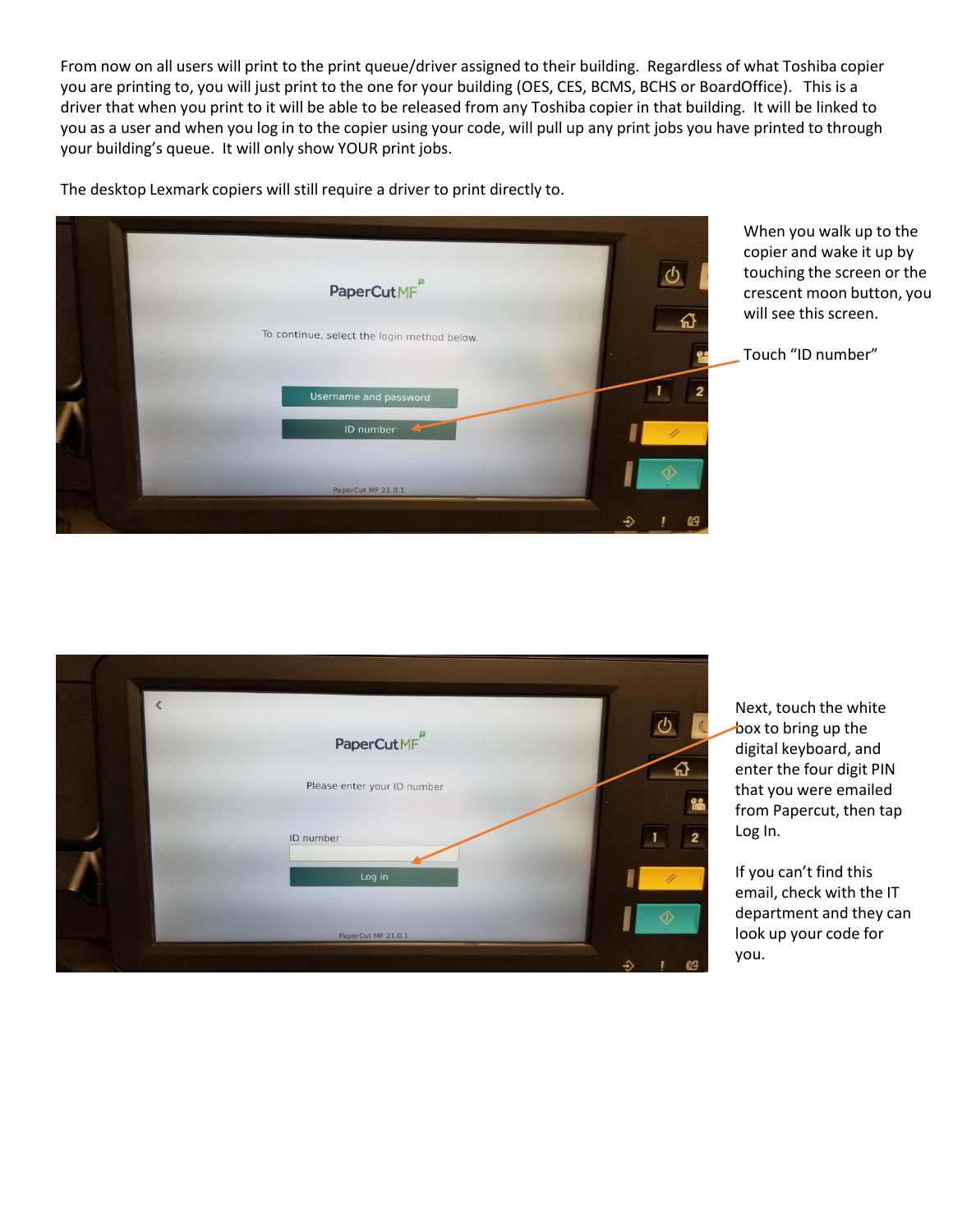

When you successfully log in, you will see this screen.

**Print Release:** Allows you to release *your* print jobs that you sent through your queue/driver.

**Access Device:** Takes you to the Toshiba screen to make copies

**Scan:** Takes you to a screen that allows you to scan to *your* email.



If you tap the Print Release button, you will be taken to a screen that will let you choose a print job to release, or release all print jobs. If you have no jobs waiting, you will see this screen.

You can even change the settings on your print job before you release it at the copier, if you forgot to print 2-sided or in color for example.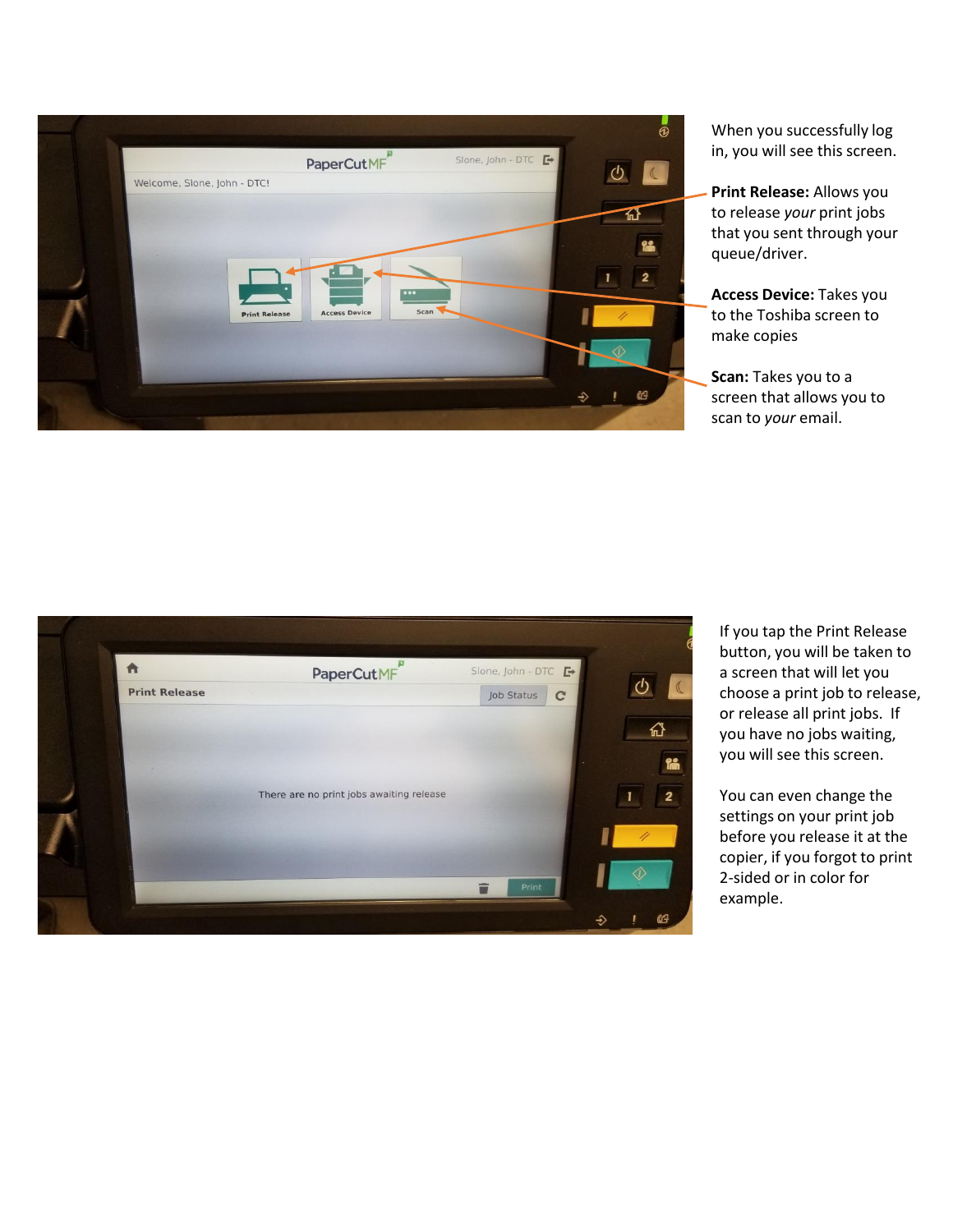

If you choose the Scan button, you will be taken to this screen, where you will have the option to scan to *your* email or your Google Drive.

| <b>Scan Details</b><br><b>Scan to My Email</b><br>Color mode / File type<br><b>B&amp;W PDF</b><br>To<br>john.slone@bath.kyschools.us<br>Duplex mode<br>1-sided<br>Subject<br>Your scan (Scan to My Email)<br>Paper size / Orientation<br>Letter Portrait<br>Filename<br>scan_john.slone_2021-06-25-11-31-05<br><b>DPI</b><br>300 DPI |
|--------------------------------------------------------------------------------------------------------------------------------------------------------------------------------------------------------------------------------------------------------------------------------------------------------------------------------------|
|                                                                                                                                                                                                                                                                                                                                      |
| Change settings                                                                                                                                                                                                                                                                                                                      |
| Start<br>Prompt for more pages                                                                                                                                                                                                                                                                                                       |

If you choose Scan to My Email, you will be taken to this screen where Papercut will already know your email based on your login, so you don't have to search the copier address book anymore to find your email!

It also knows your Google Drive path, so you don't have to search for that either.

| Scan Settings > Scan to My Email |          |                 | PaperCutMF            |       |            |                |   |                         |
|----------------------------------|----------|-----------------|-----------------------|-------|------------|----------------|---|-------------------------|
|                                  |          |                 |                       |       |            |                |   | 끖                       |
| <b>Duplex</b><br>mode            | 1-sided  | 2-sided         | File type             | PDF   | TIFF       | JPEG           |   | 22                      |
| Orientation                      | Portrait | Landscape       | DPI                   | 100   | 200<br>300 | 600            |   | $\overline{\mathbf{2}}$ |
| Paper size                       | Letter   | Ledger<br>Legal | Color mode            | Color | Grayscale  | <b>B&amp;W</b> |   |                         |
|                                  |          |                 |                       |       |            |                |   |                         |
|                                  |          |                 | Prompt for more pages |       | Start      |                |   |                         |
|                                  |          |                 |                       |       |            |                | ⊕ | 69                      |

If you choose the Change Settings button from the last image, you can change to 2 sided scan, resolution, color scan, etc.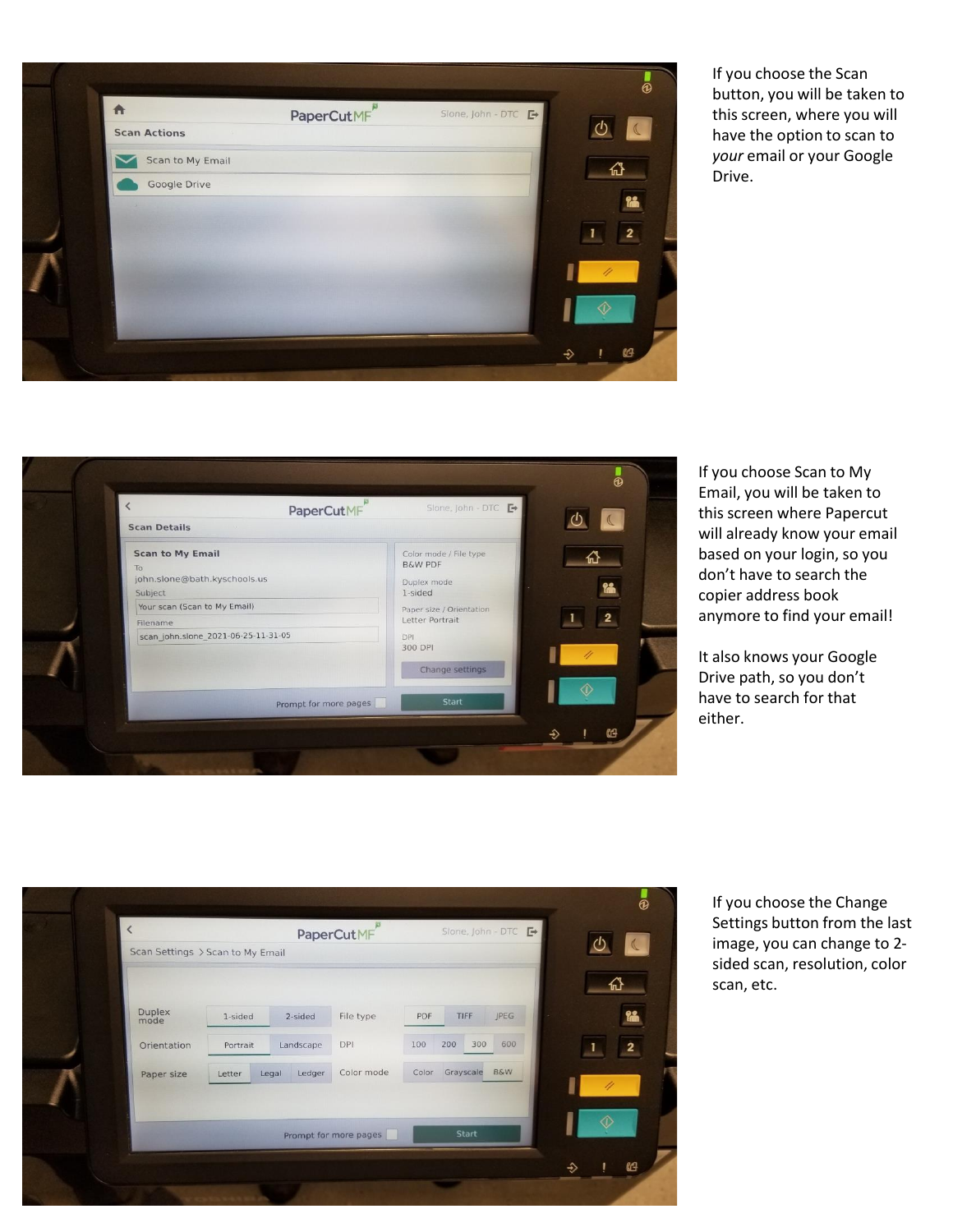

From the Main Papercut Screen if you choose Access Device…



This is the screen you will get if you choose the Access Device button from the main Papercut screen.

This is the Toshiba Copy Screen where you can set functions to copy like 2 sided, Staple/booklet making, hole punch, etc.

From this screen you can logout of Papercut by hitting the Yellow button twice





Otherwise, you can logout from any Papercut screen by touching this icon.